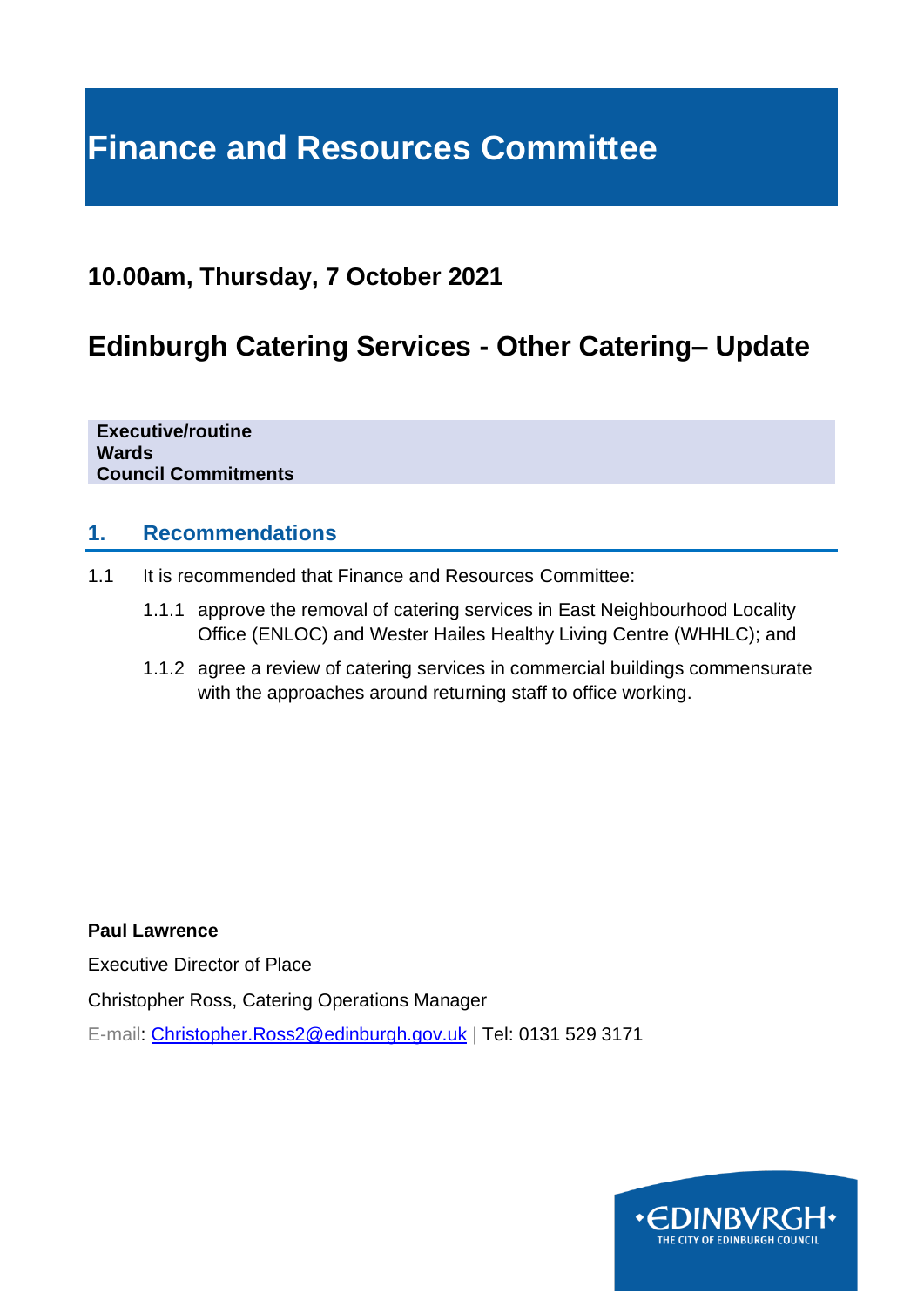**Report**

# **Edinburgh Catering Services - Other Catering– Update**

### **2. Executive Summary**

- 2.1 Due to the COVID-19 pandemic and the move to home working, Edinburgh Catering Services - Other Catering has been unable to trade during 2020/2021 financial year.
- 2.2 With the potential move to a hybrid working model, this will inevitably put pressure on the services ability to trade profitably. With a reduced headcount in the building, the service will have to adapt a staffing model to ensure a reduced offer is provided in a cost-efficient manner.
- 2.3 All Other Catering staff are currently assigned to the School estate, working within school kitchens. Waverley Court has remained operational but only as a kitchen producing school and nursery meals.

#### **3. Background**

- 3.1 At Governance, Risk and Best Value on [20 March 2018,](https://democracy.edinburgh.gov.uk/CeListDocuments.aspx?CommitteeId=138&MeetingId=2447&DF=20%2f03%2f2018&Ver=2) a briefing note on Edinburgh Catering Services was requested, including the current situation and an update on the action plan to turn around the catering service. The catering service failed to achieve its statutory obligation to breakeven over the three-year period concerned (Budget years 2015-18).
- 3.2 By budget year 2018/2019, the Catering Service had made good progress and had minimised subsidies across the Other Catering and planned to be on track to deliver cost neutral service by 2019/2020.
- 3.3 A [report](https://democracy.edinburgh.gov.uk/ieListDocuments.aspx?CId=140&MId=5565&Ver=4) was provided to Finance and Resources Committee on Thursday 4 March 2021, requesting the STO (Other Catering) is de-badged – the final outturn for other catering in budget year 2020/2021 was a £479k cost pressure, it has subsequently been debaged.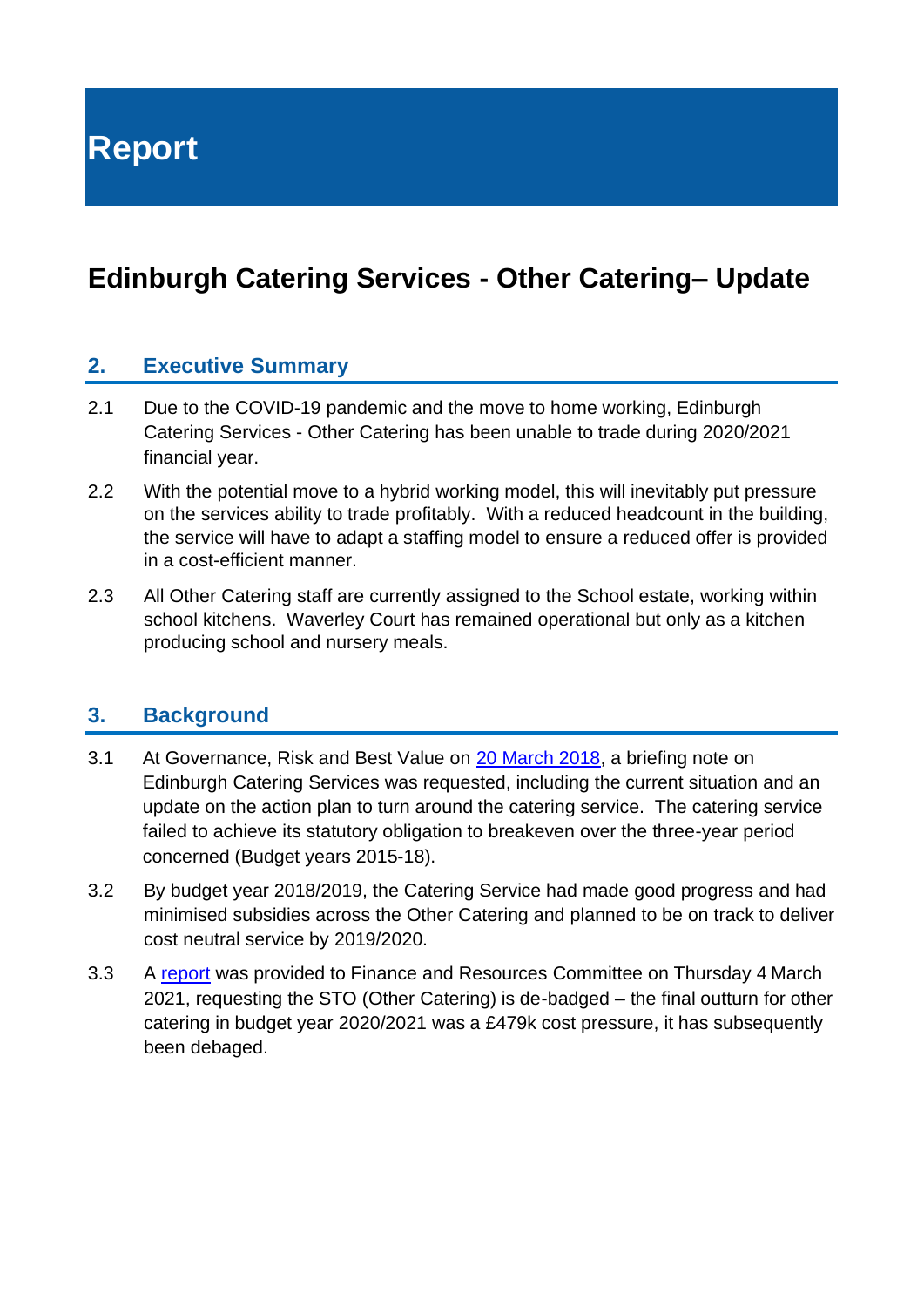# **4. Main report**

- 4.1 The impact of COVID-19 has had a significant impact on the Other Catering Services ability to trade profitably, in budget year 2020/2021 the service generated virtually no income.
- 4.2 The continued closure of Waverley Court and City Chambers is currently resulting in an approximate monthly income loss of £77k. Some limited civic events have taken place in the City Chambers and this is currently being serviced through the operational kitchen within Waverley Court, as these events are civic there is limited opportunity for commercial profit to be achieved.
- 4.3 The two smaller commercial catering outlets in ENLOC and WHHLC have also been closed during the pandemic and were not trading efficiently pre-pandemic. It would be the services opinion that these close on a permanent basis and colleagues from these buildings (2) are permanently redeployed in School Catering.
- 4.4 With a proposed return to the offices on a hybrid basis, the services at Waverley Court and City Chambers would struggle to trade efficiently with the current annual staff costs for these buildings at £550k. The service estimates, that given limited head count in Waverly Court and City Chambers, this would generate circa. £20k per trading month, not covering the running rate of the staffing cost.
- 4.5 Colleagues within Other Catering are currently re-deployed in the school meal service, some have already explored making this a full-time arrangement and moving to sessional contracts. It would suggest that if a hybrid working model is continued it would not be viable for all Other Catering staff to return to the commercial catering estate.
- 4.6 It is suggested that if a phased return to buildings is progressed that some colleagues return to Waverley Court and City Chambers to provide a limited service commensurate with the volumes of staff within the building. Civic events would be catered for by the existing team within Waverley Court to reduce any cost pressure on the service.
- 4.7 The existing kitchens within City Chambers and Waverley Court could be utilised to aid the services response to the growing uptake of school meals because of Universal Free School Meal initiative 2022.

### **5. Next steps**

- 5.1 If approved, a review of the service will under taken when a full understanding of the impact of new ways of working are confirmed.
- 5.2 A confirmation of the permanent closure of the café's within WHHLC and ENLOC are confirmed, with the potential of external let or community let to be explored.